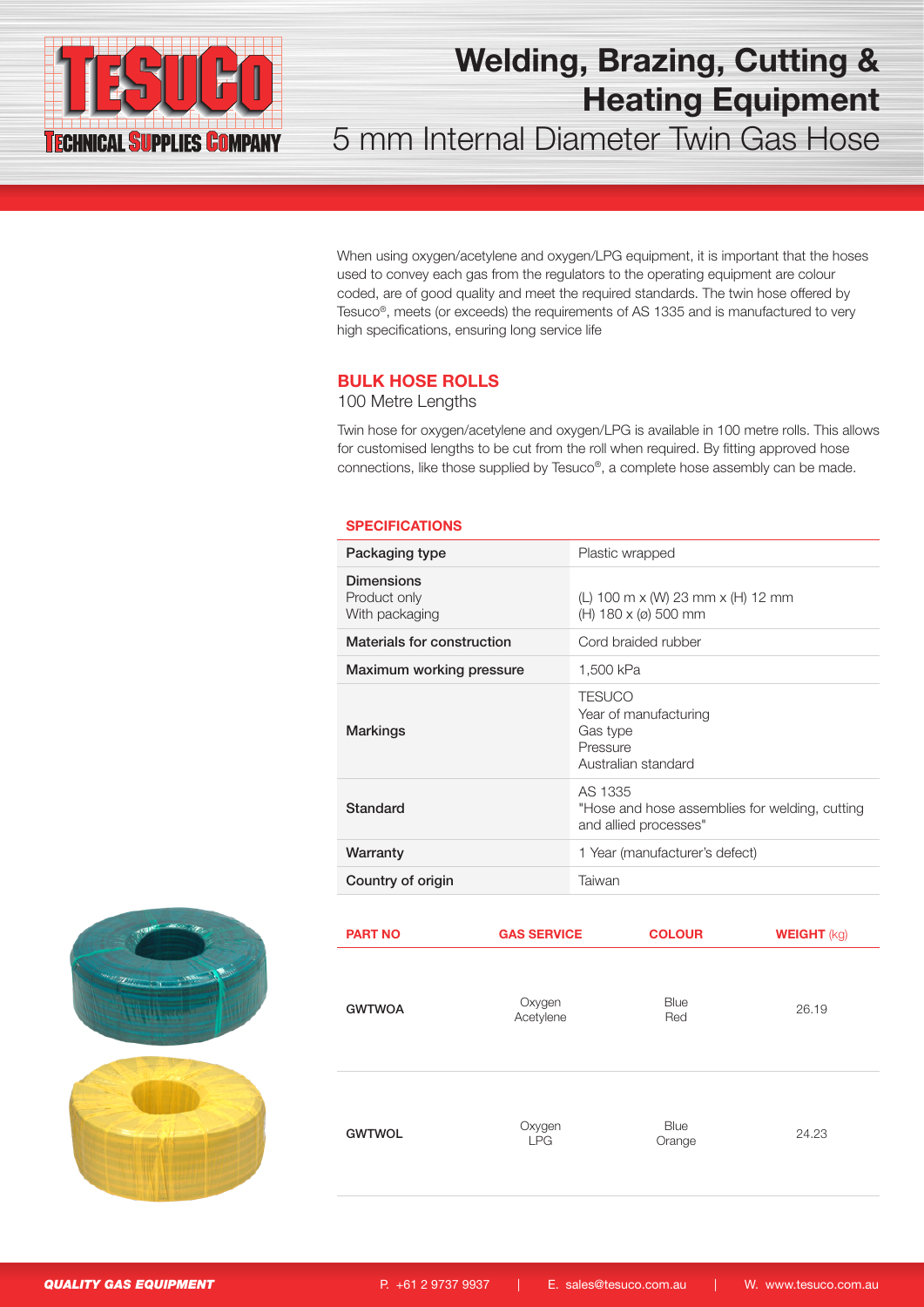

5 mm Internal Diameter Twin Gas Hose

### TWIN HOSE OXYGEN/ACETYLENE

5 mm Hose Sets

Tesuco® has a range of hose sets available for oxygen/acetylene applications. They are manufactured to AS 1335 including the strength tests for the end fittings.

#### **SPECIFICATIONS**

| Packaging type                                 | Shrink wrapped with label and barcode                                                 |
|------------------------------------------------|---------------------------------------------------------------------------------------|
| Materials of construction<br>Hose<br>Fittings  | Cord braided rubber<br><b>Brass</b>                                                   |
| Maximum working pressure                       | 1,500 kPa                                                                             |
| Gas service                                    | Oxygen<br>Acetylene                                                                   |
| Colour<br>Oxygen<br>Acetylene                  | Blue<br>Red                                                                           |
| <b>Markings</b>                                | <b>TESUCO</b><br>Year of manufacturing<br>Gas type<br>Pressure<br>Australian standard |
| Standard                                       | AS 1335<br>"Hose and hose assemblies for welding, cutting<br>and allied processes"    |
| Inlet/outlet connections<br>Oxygen<br>Fuel gas | 5/8-18 UNF RH female<br>5/8-18 UNF LH female                                          |
| Warranty                                       | 1 Year (manufacturer's defect)                                                        |
| Country of origin                              | Taiwan                                                                                |
|                                                |                                                                                       |

| <b>PART NO</b> | <b>DIMENSIONS</b>                                  | <b>WEIGHT</b> (kg) |
|----------------|----------------------------------------------------|--------------------|
| GWTWOA5        | (L) $5 \text{ m} \times$ (W) 23 $\times$ (H) 12 mm | 1.5                |
| GWTWOA10       | (L) 10 m x (W) 23 x (H) 12 mm                      | 2.8                |
| GWTWOA15       | (L) 15 m x (W) 23 x (H) 12 mm                      | 4.2                |
| GWTWOA20       | (L) 20 m x (W) 23 x (H) 12 mm                      | 5.6                |



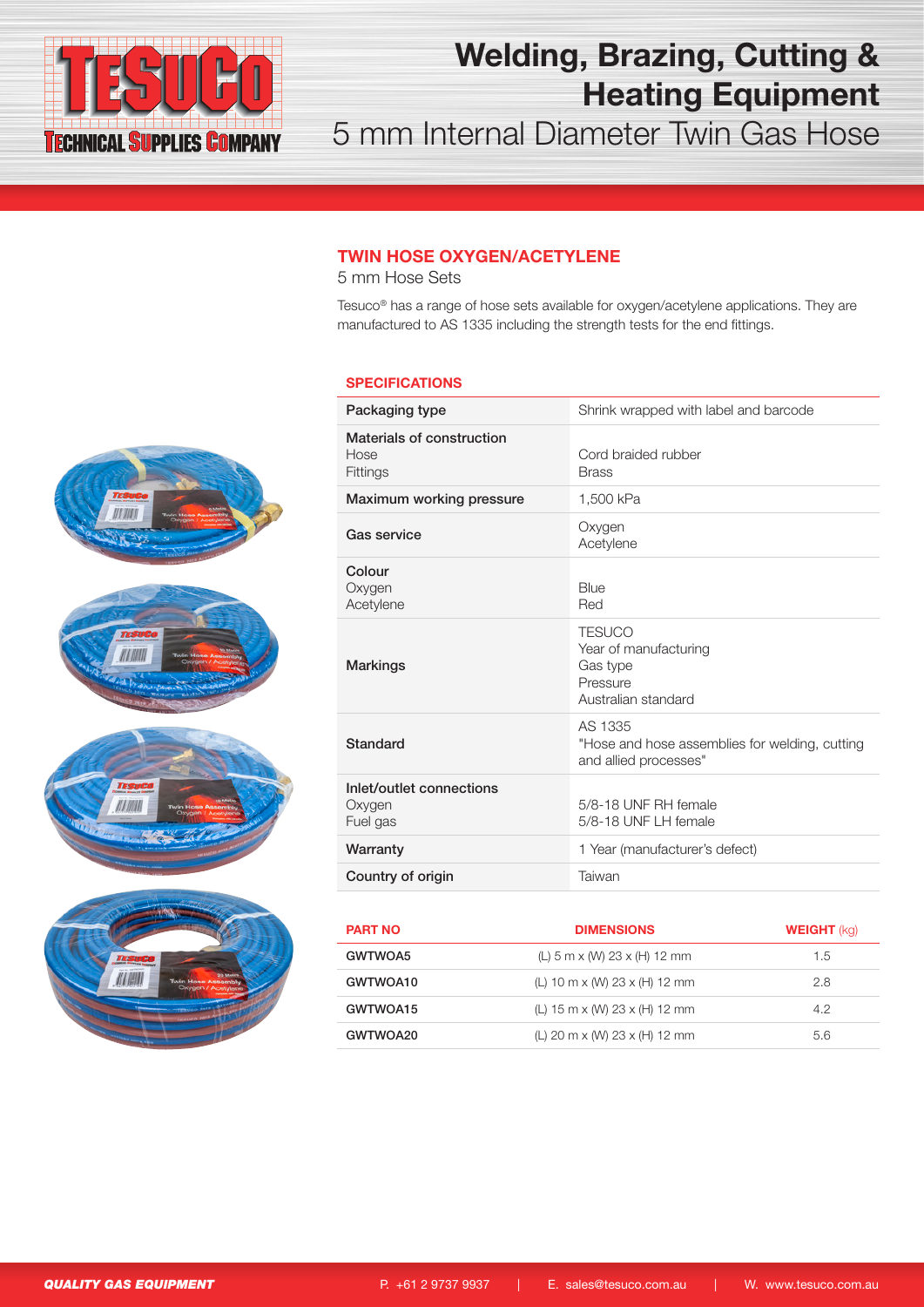

5 mm Internal Diameter Twin Gas Hose

### TWIN HOSE OXYGEN/LPG

5 mm Hose Sets

Tesuco® has a range of hose sets available for oxygen/LPG applications. They are manufactured to AS 1335 including the strength tests for the end fittings.

#### **SPECIFICATIONS**

| Packaging type                                       | Shrink wrapped with label and barcode                                                 |
|------------------------------------------------------|---------------------------------------------------------------------------------------|
| Materials of construction<br>Hose<br><b>Fittings</b> | Cord braided rubber<br><b>Brass</b>                                                   |
| Maximum working pressure                             | 1,500 kPa                                                                             |
| Gas service                                          | Oxygen<br>I PG                                                                        |
| Colour<br>Oxygen<br>Acetylene                        | Blue<br>Orange                                                                        |
| <b>Markings</b>                                      | <b>TESUCO</b><br>Year of manufacturing<br>Gas type<br>Pressure<br>Australian standard |
| Standard                                             | AS 1335<br>"Hose and hose assemblies for welding, cutting<br>and allied processes"    |
| Inlet/outlet connections<br>Oxygen<br><b>LPG</b>     | 5/8-18 UNF RH female<br>5/8-18 UNF LH female                                          |
| Warranty                                             | 1 Year (manufacturer's defect)                                                        |
| Country of origin                                    | Taiwan                                                                                |
|                                                      |                                                                                       |

| <b>PART NO</b> | <b>DIMENSIONS</b>                                             | <b>WEIGHT</b> (kg) |
|----------------|---------------------------------------------------------------|--------------------|
| GWTWOL5        | (L) $5 \text{ m} \times$ (W) 23 $\times$ (H) 12 mm            | 1.5                |
| GWTWOL10       | (L) 10 m x (W) 23 x (H) 12 mm                                 | 2.7                |
| GWTWOL15       | (L) $15 \text{ m} \times$ (W) $23 \times$ (H) $12 \text{ mm}$ | 3.8                |
| GWTWOL20       | (L) 20 m x (W) 23 x (H) 12 mm                                 | 4.8                |